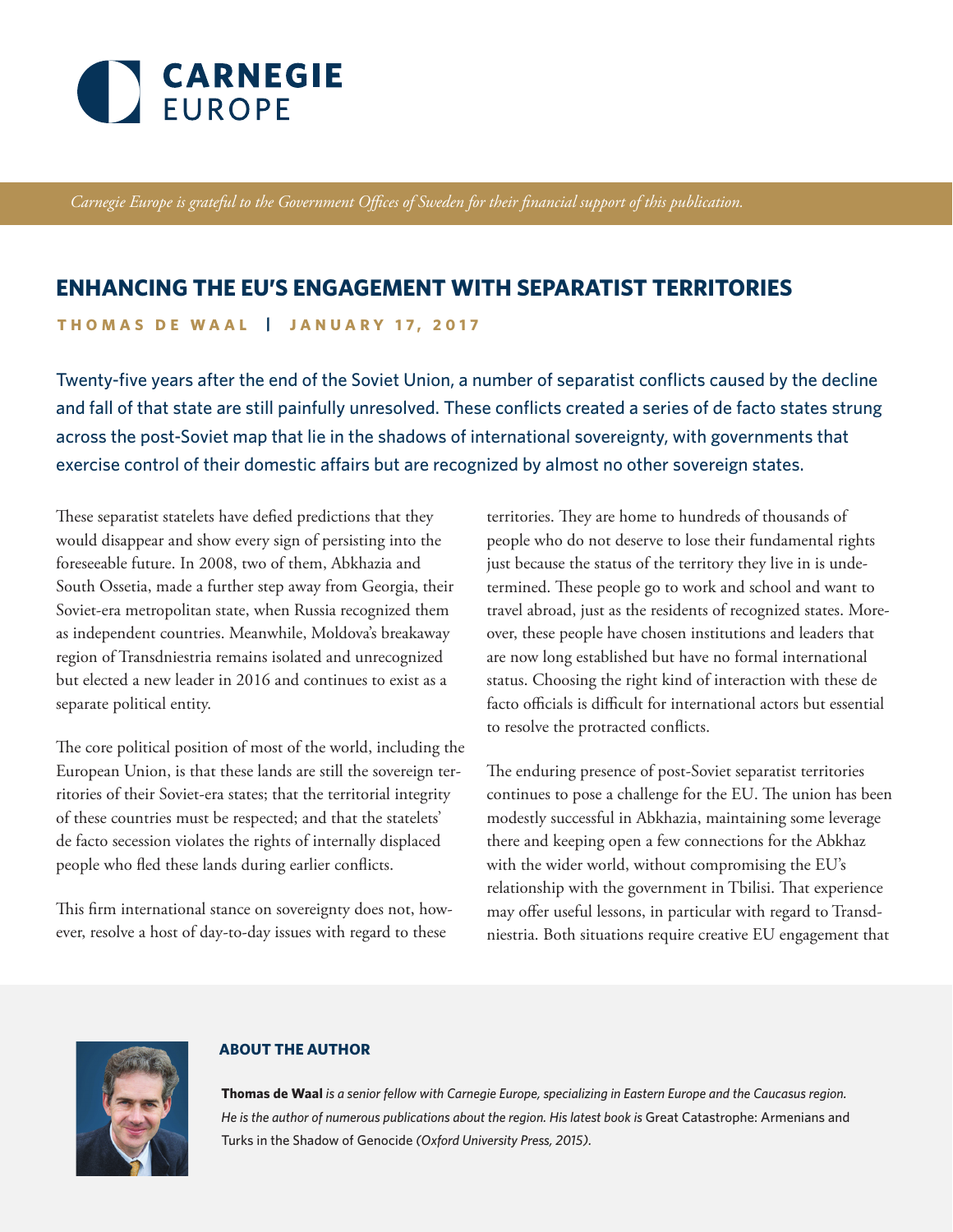balances the demands of the metropolitan state that claims sovereignty over the separatist territory, the people of that territory, and wider international interests.

## **THE EU'S POLICY IN THE CAUCASUS**

In December 2009, the European Union approved a nonrecognition and engagement policy (NREP) for Abkhazia and South Ossetia. This policy endorses engagement in these territories at multiple levels while explicitly ruling out recognition of their sovereignty. The NREP was launched in the wake of the August 2008 Russian-Georgian War over South Ossetia. After that conflict, Russia recognized both South Ossetia and much larger Abkhazia as independent states. Paradoxically, however, Moscow's step has made both places more internationally isolated.

The EU's strategy had been conceived long before its launch, but it took a long time for all EU member states to agree to it and for it to be coordinated with actors on the ground. Although designed for both territories, the policy has been implemented only in Abkhazia. South Ossetia has a much more overt Russian military presence than Abkhazia, has kept its border closed, and has strongly resisted almost all forms of interaction with the outside world.

The NREP concept was the brainchild of the then EU special representative for the South Caucasus, Swedish diplomat Peter Semneby. The broad regional mandate of the special representative still allows that official to visit Abkhazia and South Ossetia and interact with their de facto authorities.

A nonpaper articulating the vision behind the NREP was approved but never published, meaning that the policy's public profile has never been very high. The main published document that sets out the policy is a 2010 report by Sabine Fischer of the EU Institute for Security Studies (EUISS). The report says that the new policy "aims at opening a political and legal space in which the EU can interact with the separatist regions without compromising its adherence to Georgia's territorial integrity."

What the policy does not seek to do is as important as what it does tackle. The policy does not try to resolve the EU's often-turbulent relationship with Russia in the South Caucasus or explicitly solve the conflicts there. It seeks only to enhance the EU's engagement and leverage on the regional level. In the words of one EU official, "at the end of the day, the policy is there to keep channels open, to keep options open."

The policy's two pillars, non-recognition and engagement, are both indispensable. The first has been broadly successful. When Russia recognized Abkhazia and South Ossetia, Moscow explicitly hoped that the move would set off a chain reaction of other recognitions. Announcing Russia's act of recognition in August 2008, the then Russian president, Dmitry Medvedev, mentioned Kosovo, which had declared independence from Serbia six months earlier and been recognized by many countries. He declared, "Russia calls on other states to follow its example" in recognizing Abkhazia and South Ossetia.

However, the West's countercampaign against recognition has succeeded, as Russia's stance is currently supported by only three other UN members, Nauru, Nicaragua, and Venezuela, none of which has any direct connection to the region. This must count as a disappointment to Russia, which even failed to persuade its close ally Belarus to recognize the two entities. Belarusian President Alexander Lukashenko said that in 2009, former EU foreign policy chief Javier Solana had personally threatened him with punitive sanctions if he recognized Abkhazia and South Ossetia.

The choice of words used or not used regarding these conflicts is important. While the EU backs a policy of non-recognition, its officials do not use the word "occupation" to describe the current status of Abkhazia and South Ossetia (although the European Parliament has done so, as have certain EU member states and the United States). EU officials say that formal use of this term is unhelpful because it suggests that Russia has fully taken over the two territories and therefore denies any useful role for the Abkhaz and South Ossetians.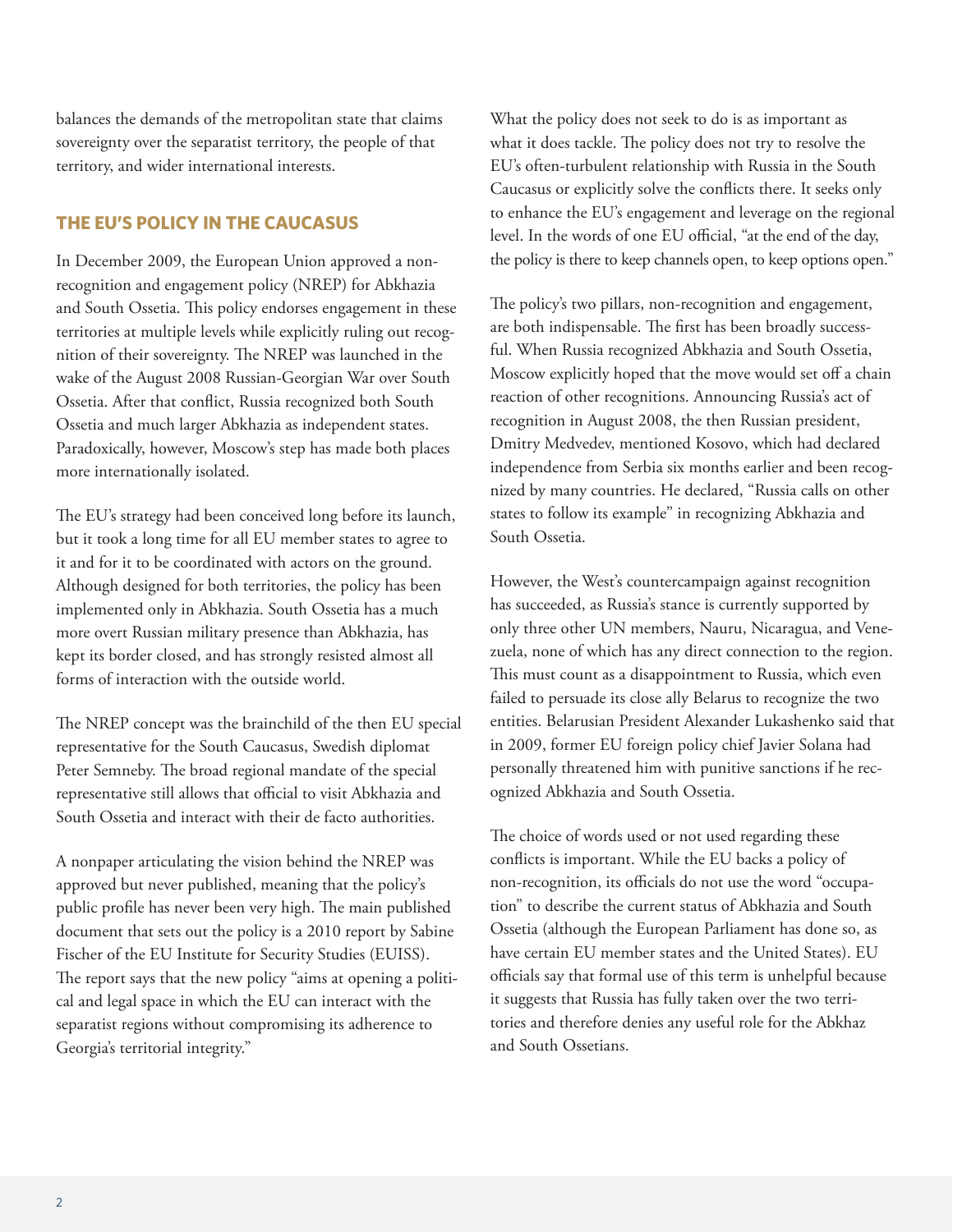The second pillar of the EU's policy, engagement, is based on the premise that the EU has a legitimate interest in places that risk being white spots on the map of Europe—regions that are beyond the remit of international law. As a result, the EU pursues activities in the territories in consultation with the Georgian authorities, but not in full coordination with them. This direct interest is expressed in a positive sense—the inhabitants of these places should have rights to work and study in Europe and not live in isolation from the world. It is also meant in a negative sense—these territories are potential sources of conflict, criminality, and political instability for Europe.

#### **WORKING WITH GEORGIAN CONCERNS**

In Abkhazia, the EU's initial intentions for engagement included ambitious plans to rebuild infrastructure and rehabilitate the railroad running between Abkhazia and western Georgia, which has not been operational since 1992, thus reconnecting the territory to international transportation links.

Implementation of the EU's strategy was complicated by the Georgian government's launch of its own "Strategy on Occupied Territories: Engagement Through Cooperation" in January 2010. Much of the language of the strategy, devised by then minister of reintegration Temuri Yakobashvili, echoed that of the EU's policy, talking of the importance of the "deisolation" of the two territories.

However, Tbilisi's ambitions were more limited than the EU's. The Georgian government at the time strongly promoted the idea of a neutral travel document that the Abkhaz could acquire to travel abroad. The idea was innovative but unsuccessful—almost no Abkhaz took up the identity papers. A major practical reason was that people in Abkhazia would have had to travel to Georgian-controlled territory to acquire the document—something that is politically or socially difficult for most members of this small society. As a result, most Abkhaz travel abroad on Russian passports—and many still face restrictions on entry into the EU.

International interaction with these territories was also circumscribed by Georgia's 2009 law on occupied territories. That law, which is still in place, forbids any economic activity with the breakaway territories without the written authorization of the Georgian government; declares all officials in the entities illegal; and requires international organizations working there to coordinate all their activities closely with the Georgian authorities.

This law and other restrictions imposed by the Georgian government stem from concerns that international engagement in Abkhazia could lead to what they call a process of "creeping recognition" or "de facto sovereignty" in which the territory builds up a kind of state capacity that makes it eligible for de jure recognition. These concerns are shared by other governments embroiled in separatist disputes such as those in Azerbaijan, Moldova, and Ukraine.

Allowing engagement with a former adversary is a painful issue for citizens of countries that have lost territory, especially when this entails cooperation with a de facto separatist government. Those who warn about creeping recognition point to the example of Kosovo, where heavy international engagement was the precursor to Kosovo's recognition as a sovereign state by dozens of countries in 2008. However, most scholars concur that Kosovo was an exceptional case and that the example of Cyprus, where intense engagement with the separatist territory in the north since 2003 has helped mitigate conflict, is more instructive.

Georgia's United National Movement party of former president Mikheil Saakashvili made the topic of creeping recognition and allegations that engagement with Abkhazia was a concession to Russia into a persistent issue, even as the minority party in the parliament after its electoral defeat in 2012. The Georgian Dream government that came to power in Tbilisi in that year adopted a more permissive attitude toward engagement in Abkhazia. As a result, low-level economic activity across the boundary line between Abkhazia and western Georgia is now fairly strong, and Abkhaz visit western Georgia to gain access to healthcare.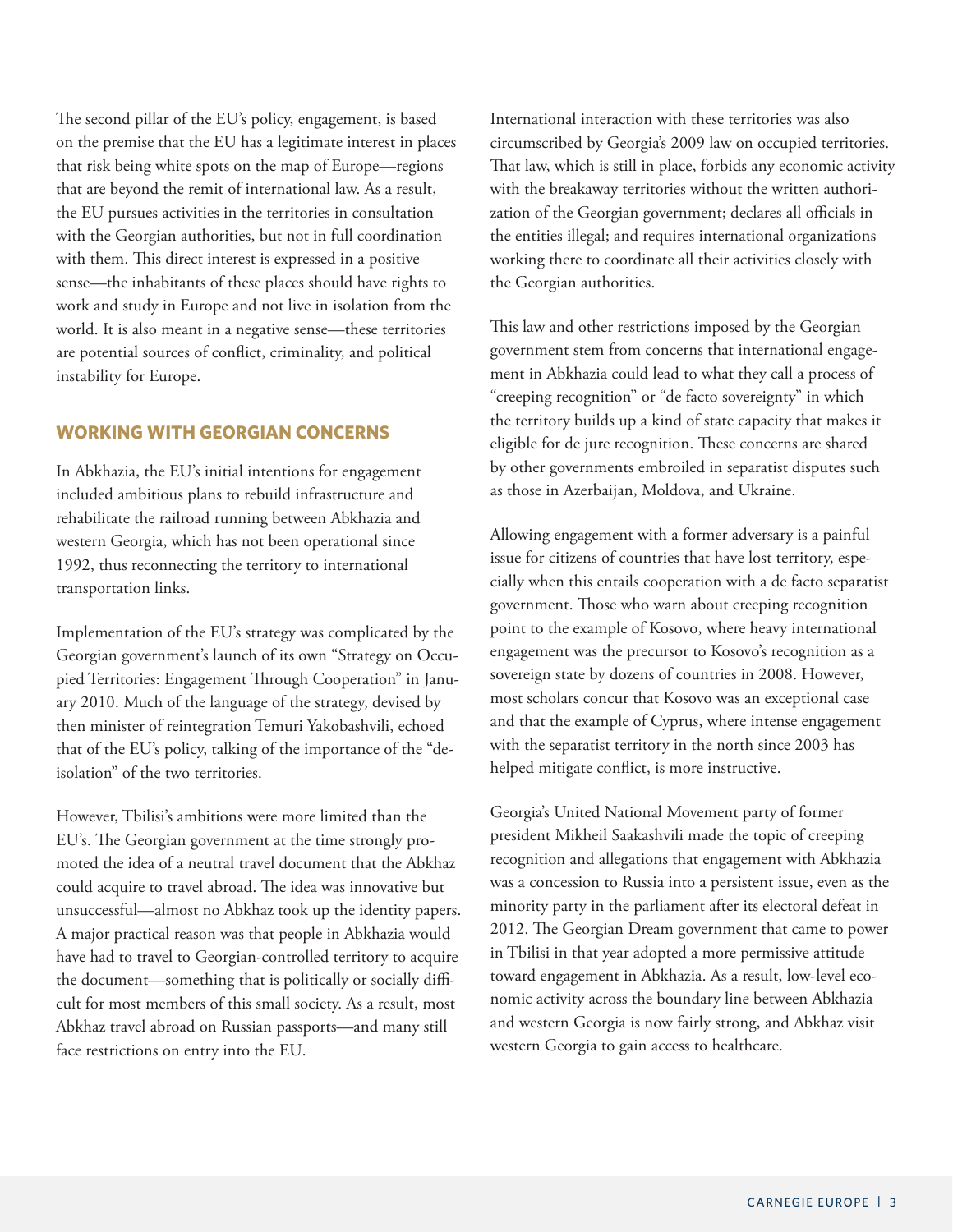Since 2012, greater trust has developed between de facto Abkhaz officials and Tbilisi, thanks in part to the appointment of veteran civil-society activist Paata Zakareishvili to run the ministry responsible for the breakaway territories, whose name he changed from the Ministry of Reintegration to the Ministry of Reconciliation. In the 2016 parliamentary election, Georgian Dream won a much stronger mandate than it had four years before, giving it a fresh chance to pursue a more proactive engagement strategy toward Georgia's breakaway regions without fear of a domestic backlash. The EU can leverage this mandate by proposing a more ambitious program of activities for Abkhazia.

#### **THE EU'S LOW PROFILE IN ABKHAZIA**

Since 2008 and in the framework of the NREP, the EU has provided almost €40 million (\$42 million) of funding for projects in Abkhazia or involving Abkhaz partners, according to an EU official. These projects have included supporting local NGOs, improving healthcare and education, repairing water facilities, rebuilding houses in Abkhazia's southern Gali district, and working to find missing persons.

Despite this large sum, the EU's visibility has remained low in Abkhazia. That is in part because several of the more ambitious ideas considered by the EU have not come to fruition. For example, a project to establish a European information house in Abkhazia was about to be realized when the 2008 war occurred and has never been implemented.

Moreover, many of the EU's ongoing projects have been carried out by other partners, such as the UN Development Program. The EU also did not widely publicize its role in funding a project that has had great resonance among local people. This was a project undertaken by the International Committee of the Red Cross (ICRC) to exhume bodies from both sides in the 1992–1993 war for reburial. In May 2016, the ICRC reported that between 2013 and 2015, its forensic experts had recovered 162 sets of human remains, and that they had so far identified half of these and handed them over to the families of the deceased. This process healed many lingering psychological wounds from the conflict.

The EU's low visibility means that most ordinary Abkhaz, and even some de facto officials, are unaware that the union is investing in their region. A discourse persists in Abkhazia, which it is hard to shift, that the territory is the undeserving victim of a policy of isolation by the EU.

This discreet EU profile has been eclipsed by what the International Crisis Group described in 2010 as Abkhazia's "deepening dependence" on Russia. Since that year, Moscow has poured money into the territory, supporting half of its budget, rebuilding its infrastructure, and paying almost all of its pensions and social benefits. Abkhazia's capital has changed from a semiruined city into a much more normal-looking Caucasian town, with shops, traffic, and economic activity.

The political price for this investment has been growing de facto Russian control of many Abkhaz institutions, in particular the security services. A new bilateral alliance and strategic partnership treaty signed in 2014 between Moscow and the de facto Abkhaz authorities pledged more Russian money for Abkhazia while giving Moscow a formal role in security policies.

Growing Russian assertiveness has narrowed the space for EU engagement in Abkhazia—even though the two elements could be compatible. The EU should respond to this narrowing space in two ways: first, by putting more funds and creativity into implementing the NREP; and second, by reminding member states of their commitment to a policy that some of them may have forgotten.

### **A FOCUS ON EDUCATION**

Expanding educational opportunities for the Abkhaz has been a constant theme of the EU's engagement policies. Foreign scholarship schemes have been one of the unqualified successes of European engagement with the states of the former Soviet Union. To encourage young people in Abkhazia to study abroad in the same manner should be a relatively uncontroversial way of educating a group who will as a result be more professional and ready to engage with the outside world in their careers.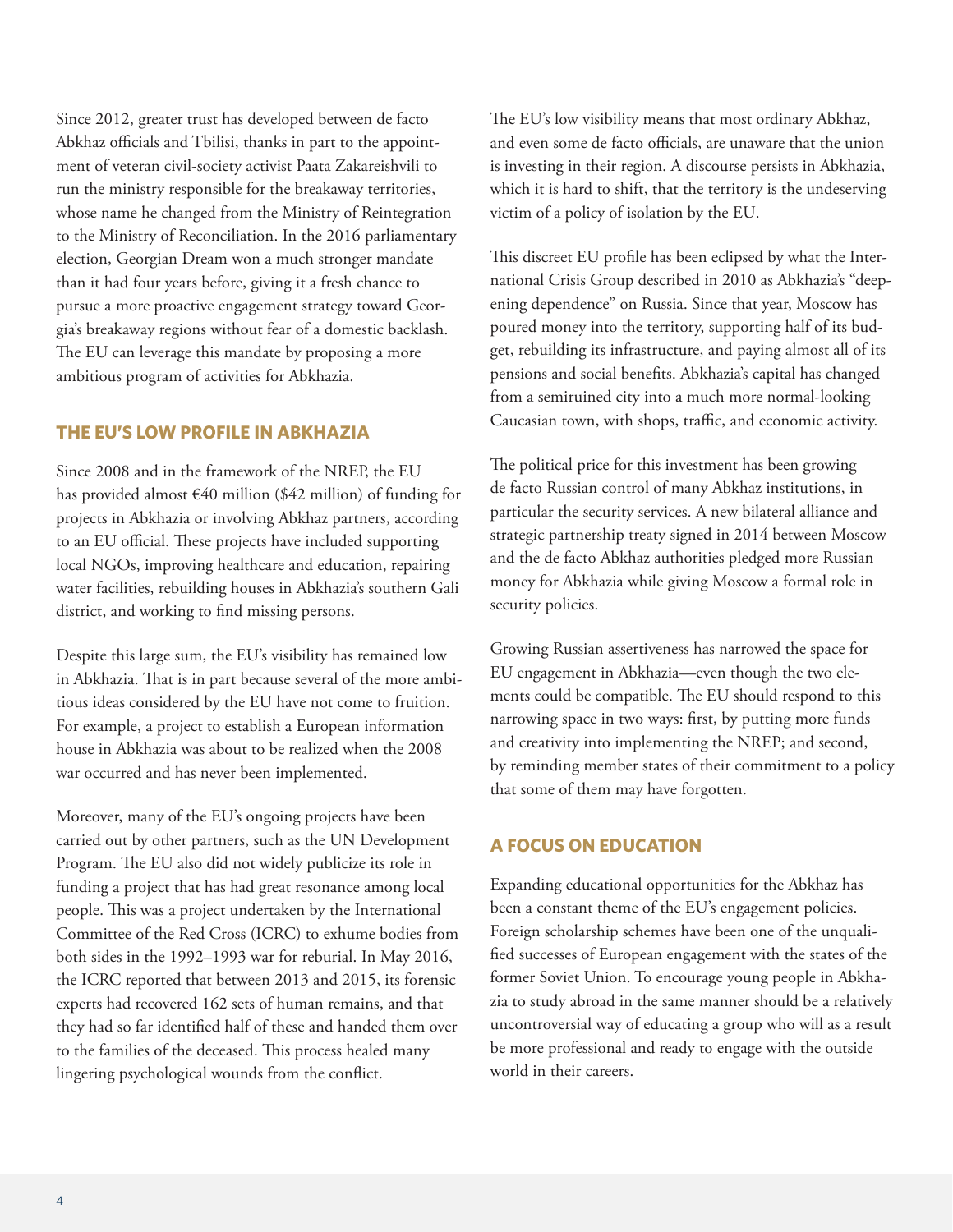However, this has not come to pass. The 2010 EUISS report made the point that "in a society as small as Abkhazia, 80 or 100 scholarships could make a significant difference." Several students from Abkhazia have studied in Brussels. Two Chevening scholarships are available, allowing Abkhaz students to study at British universities. This is currently the limit of official educational opportunities for young Abkhaz, although some find ways to study in Europe on an individual basis.

Ambitious ideas for education have proved harder to implement than anticipated, for both external and domestic reasons. On the foreign side, it transpires that even education is a politically controversial field. For an Abkhaz student to study abroad, he or she needs a foreign passport. Given the failure of the neutral passports scheme, that means that a European government needs to grant a visa to the Abkhaz holder of a Russian passport—something that not every government is prepared to do.

A formal exchange program with EU universities involving large numbers of students requires the authorization of the diplomas of Abkhazia's university—officially called the Abkhaz State University—which is not currently possible without Georgian approval. This raises the question of how ready the university is to see its students take part in such a scheme. After years of isolation, Abkhazia's university lags behind in international standards. Many of its staff are underpaid, resources are few, and English-language proficiency is poor. That means that even if the demand side of the problem is addressed and better mechanisms are established to enable students to study abroad, there will still be a supply-side issue of an insufficient quantity of students. This calls for an EU policy that seeks to invest in educational institutions on the ground as well as provide opportunities for academic exchanges with European countries.

#### **LESSONS FOR TRANSDNIESTRIA**

Many of the issues that apply to Abkhazia also apply to Transdniestria, the territory that de facto broke away from newly independent Moldova in 1992. In many ways, the

situation in Transdniestria is more favorable than that in Abkhazia. The conflict in 1992 was brief and lacked an element of ethnic animosity. Very few people were internally displaced, in contrast to the conflicts in the Caucasus. There is plenty of traffic and interaction between residents of the two banks of the Dniester River, which divides the two sides of the dispute. People in Transdniestria—which does not share a border with Russia, their big political patron use Moldovan documents to travel to and trade with the outside world.

Yet the conflict is no nearer resolution. In 2016, the so-called 5+2 international negotiating format that consists of Moldova, Transdniestria, the Organization for Security and Cooperation in Europe, Russia, and Ukraine, with the EU and the United States as observers, was revived after a two-year pause. Progress was slow, in large part due to disputes over some of the same everyday issues as in the Abkhazia conflict, specifically the international status of diplomas from Transdniestria's university and of Transdniestrian license plates.

As in Georgia, many Moldovan officials are reluctant to make concessions on these points out of fear that doing so will constitute creeping recognition of Transdniestrian sovereignty. These concerns were set out in an open letter signed by Moldovan experts and civil-society leaders in August 2016. It called on the government in Chişinău to resist what it termed international pressure to make compromises, warning that "any concessions that would exceed the limits of the territorial-administrative autonomy in the composition of Moldova should be dismissed or suspended immediately." The letter insisted that the Moldovan government ensure that all activities undertaken in Transdniestria comply with Moldovan legislation and explicitly state the implementing partners' "non-recognition of the legitimacy of decisions taken by the Transnistrian separatist authorities."

This approach, widely shared in Moldovan society and official circles, poses a challenge to the EU as it seeks to work with and in Transdniestria. In particular, this applies to Transdniestria's accession to the EU's agreement with